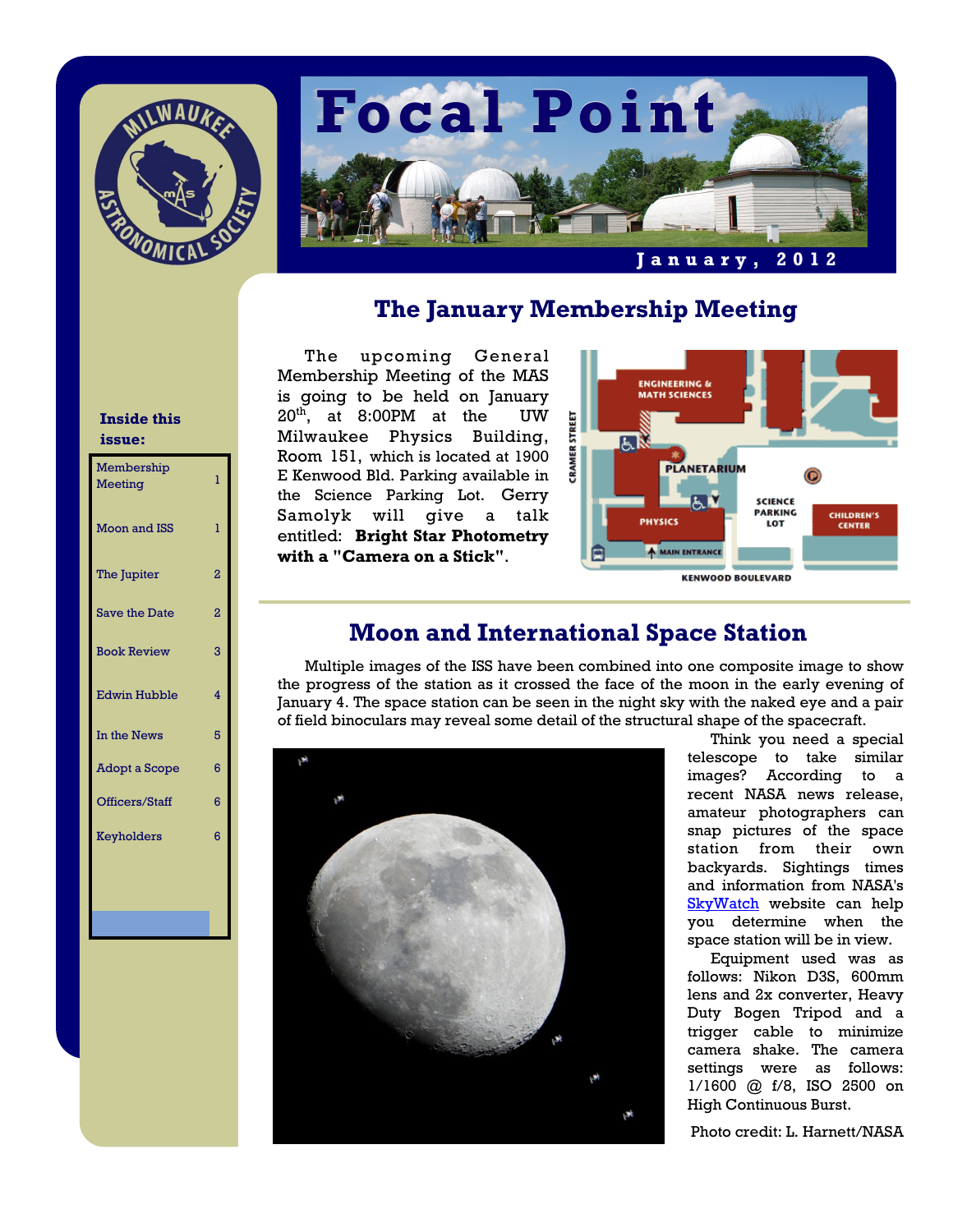#### **Page 2**

## **Member's Stories**

# **The Jupiter**

As it was mentioned in the October issue of this Newsletter, the Jupiter is Big, Bright, and Beautiful. It still rules the evening sky as the brightest "star". Now it crosses the meridian soon after the sunset well placed for evening observation.

 Here are two Jupiter images taken from the MAS Observatory last October using the 25" Z-scope with an attached Pentax DSLR camera. The prime-focus method was used. It involves using the telescope as a very long camera lens attached through a special adapter. A typical such adapter would have a barrel at the bottom like an eyepiece and a wider part at the top with a screw thread to attach the camera.





Image from 10/02/11 (above) is a stack of 156 exposures each 1/20 of a second.

Image from 10/22/11 (to the left) is a stack of 125 exposures each 1/20 of a second.

Raw images were aligned and stacked using RegiStack 5.1 and Photoshop Elements 2.0 software.

by Paul Borchardt

# **Save the Date**



Sponsored by Sheboygan Astronomical Society Saturday, March 10, 2012 **Aviation Heritage Center** Sheboygan Airport N6191 Resource Drive, Sheboygan Falls, WI 53085 9:00 a.m. to 2:00 p.m.

### **WI Astronomy** (www.wiastro.com) will be providing \$500 in door prizes



#### **Astronomy Presentations:**

"10:00 a.m. Jeff Setzer: Sir Patrick Moore: "Most Famous Amatuer Astronomer You've Barely Heard Of 11:00 a.m. Michael Bakich fron Astronomy Magazine: A Big Announcement! 12:00 p.m. Randy Griffin: "Where in the Universe?" 1:00 p.m. Ty Westbrook: "The Leviathan of Parsons Town: Irish Astronomy in the Victorian Age."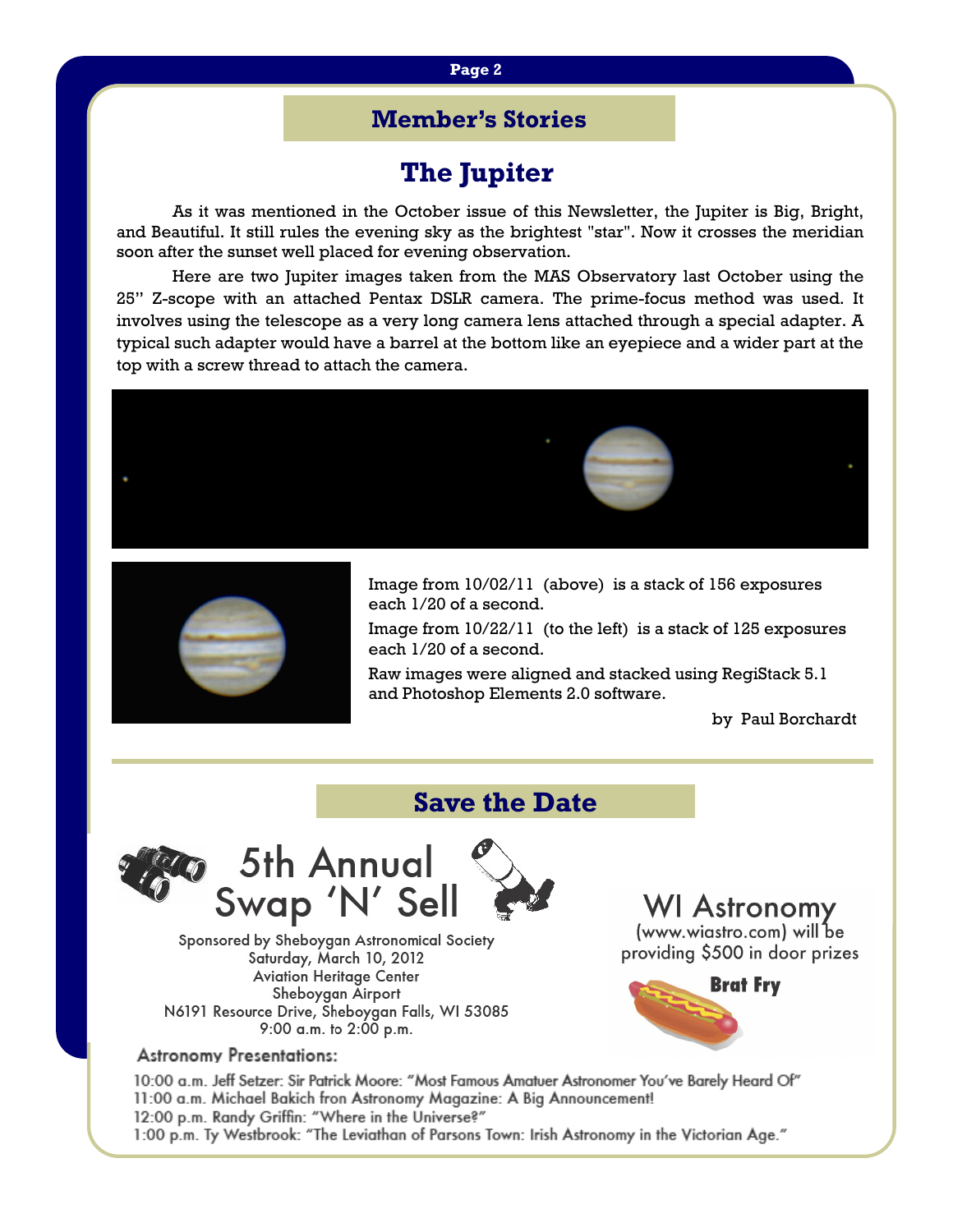# **Page 3**

# **Book Review**

#### **Gale Christianson: Edwin Hubble / Mariner of the Nebulae**

 I have long admired the work of Edwin Hubble, a leading figure in modern cosmological thought. This book covers a range of Edwin Hubble's life, and that of some of the other key players of modern cosmology.

 Hubble's father moved the family to the Chicago area to pursue an insurance career in 1900. Hubble grew up in Wheaton, and had a strong interest in science. An uncle fired Edwin's interest, as many summer evenings were spent under the skies with a telescope. Hubble did very well in school,

and was accepted at the University of Chicago. He wanted to study science, but his father assured him that law school was the correct choice.

 In 1907, the University of Chicago was in the news due to the Michelson experiment, which very accurately measured the speed of light. This greatly fascinated Hubble. By 1910, Hubble was accepted into Oxford as a Rhodes scholar. He immersed himself in all things British. He pursued law, but had a greater interest in science.

 By this time, interesting a s t r o n o m i c a l

developments were occurring in the US. Slipher had measured red shifts to certain nebula, and found some to be receding from earth at 1000 miles per second. Hubble viewed a law career as less satisfying, and began to pursue his science dreams. By 1915, Hubble made his way to Yerkes. He dove into research there. Upon hearing that the new 100" telescope was nearing completion at Mt Wilson, however, he promptly made his way west to California.

 After a brief stint in the service for World War I, he returned to Mt Wilson, just as the Curtis/Shapley debate was being scheduled. This debate covered the crucial cosmological question of the day: are the nebulae parts of the Milky Way (Shapley's view), or are they external, and possibly island universes in themselves (Curtis). The outcome of the debate was inconclusive, as there was no way to determine how far away the nebulae were.

 Hubble decided to try to categorize the nebula, because no system existed yet. He



tried to learn as much as possible about them. A great moment came in October of 1923. He had been taking plates of M31, looking for novae. He reasoned that novae have an average intrinsic brightness, and so it would be possible to estimate the distance to M31 by the study of novae. But he found something ever better. He found Cephied variables on his photographic plate. Because he had a great history of other plates taken of M31, he could compare them. So, as he was able to determine the variable's period and its

apparent brightness, he could calculate the distance. They were much farther away than anyone suspected. Hubble thought M31 was about 1 million light years distant. He also found Cephieds in M33 and NGC 6822. Everyone then realized that the Curtis/ Shapley debate was settled. The "island universes" (the term galaxy had not been invented yet), were indeed very far away. The universe was much larger than most astronomers thought. Hubble published these findings in 1931.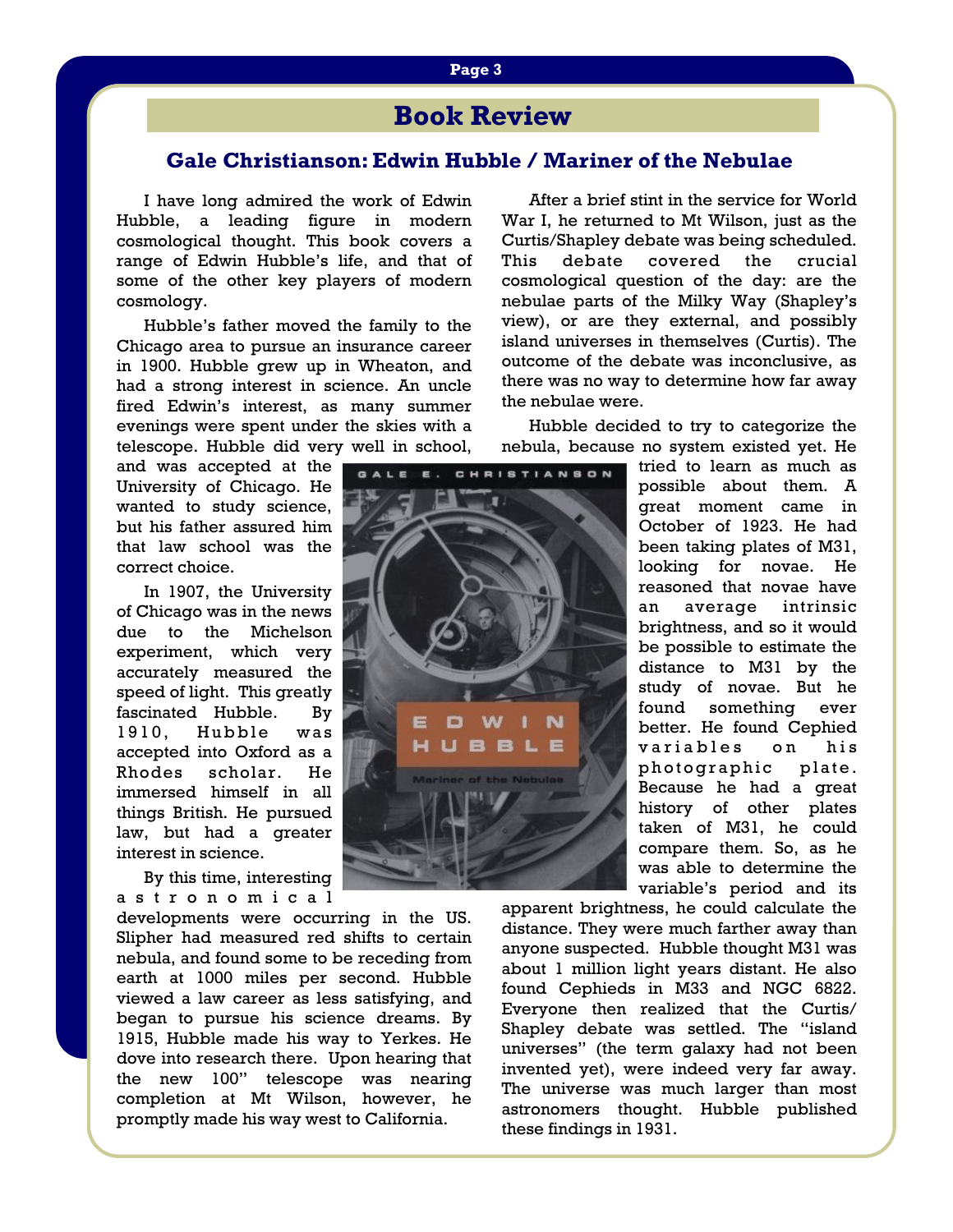By this time, Hale was starting to suggest that a larger telescope was needed to resolve the cosmological issues of the day. The area of Mt Palomar was chosen, as Mt Wilson was suffering increasing light encroachment from nearby Los Angeles. Plans were made, but development ground to halt at the onset of World War II. Hubble served his country in various projects, some classified. He was happy to return to southern California, however, after the war.

 The war had changed his views on many things; both he and Dr. Oppenheimer grew concerned that nuclear warfare could easily end life on earth. They both began to see the limits of what military power could accomplish.

 By 1948, two important telescopes came online. The 200" was completed, and the 48" Schmidt was started in its survey work. It captured wide-angle sections of sky in unprecedented detail. These survey images were very helpful starting points for research. More research could be done later with the 200.

 In 1948, Hubble had a heart attack. After a brief period of rest, he was anxious to get back to "the mountain" to continue his work. Humason and Sandage were assigned to help him, mostly in physically obtaining images. They could then discuss results, and plan their research projects. An ambitious project was stated to obtain spectra of many of the newly discovered galaxies as possible. It was well known that the spectra would show the speed of the galaxies. The spectral lines show the presence of specific chemicals, and would be shifted to the blue side if the galaxy was approaching, and to the red side, if the galaxy was receding. Hubble's team soon realized that all but a handful of galaxies were receding. Further, the closer, brighter galaxies were receding, but the distant, fainter ones were receding much faster. A linear relationship was established between a galaxy's distance and recession speed. The greater the distance a galaxy was from earth, the faster it was receding. Hubble's law is one of the

cornerstones of modern cosmology. We live in an expanding universe. Space itself is expanding.

 Einstein had great respect for Hubble's work. When Einstein developed his theories, the universe was thought to be static. Einstein's own equations showed the universe could not be static. But, Einstein created a "cosmological constant" to make relativity fit the imagined view of the universe. Einstein later called this the greatest blunder of his life. The static universe concept from an earlier era was discarded.

 Thus, the two key contributions of Hubble are that the universe is much larger than just the Milky Way, and that the universe is expanding; the more distant a galaxy is, the faster it is receding from us.

 In our day, of course, we honored Hubble by naming the Space Telescope after him. It reaches out billions of light years, and reaches 28<sup>th</sup> magnitude. The research done with this telescope will drive the discoveries of the future, just as the 100" of Mt Wilson, and the 200" of Mt Palomar, had done earlier. I suspect Hubble would be very proud of this.

Tom Schmidtkunz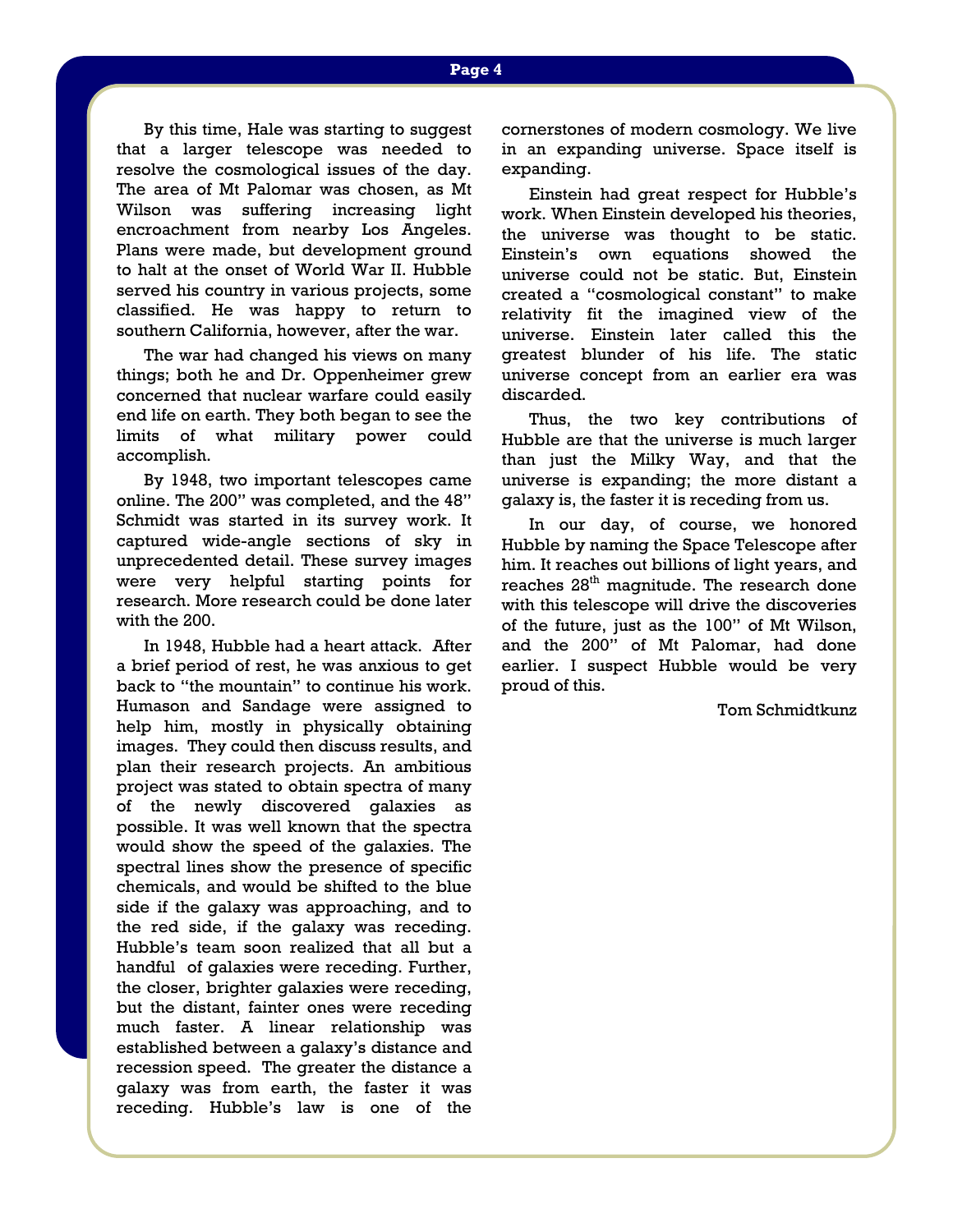# **In the Astronomical News**

# **Amateur astronomer glimpses an alien solar system**

This is truly astonishing: an "amateur" astronomer in New Zealand, Rolf Olsen, has for the first time actually been able to get a direct photograph of the disk of swirling material forming a planet around a nearby star! First, the picture:



This is a picture of Beta Pictoris (or just  $β$  Pic), a young star just over 60 light years away. The light from the star itself has been subtracted away, and the two big crosshair streaks of light are diffraction spikes caused by light inside the telescope. But the fuzz you see above and below the star *is* real, part of the disk of material forming planets right before our eyes! The disk wasn't discovered until the 1980s because the star is so bright its light swamps the much fainter material around it. Than, an infrared images of β Pic revealed that it's surrounded by a flat dust disk almost exactly edge-on to us. We see that disk as a broad line crossing the star itself, like in the false-color image from the Las Campanas observatory. β Pic became a very popular object, and we now know that not only is that the disk actively forming planets, there is a planet orbiting the star inside that disk, and we've even [seen it move](http://blogs.discovermagazine.com/badastronomy/2011/03/03/more-images-of-exoplanet-show-it-orbiting-its-star/)!

Rolf first took a bunch of pictures of  $\beta$  Pic, and then took a second bunch of pictures of *another* star, Alpha Pictoris, which is very similar in brightness and color. He subtracted the image of the second star, removing the glare from β Pic itself. Adjusting for brightness is easy — that's just

a bit of algebra — but color was critical. And it worked! I'll note that the method he used is very close to what astronomers use when working on a Hubble project to observe planet-forming disks! [It's also used to see exoplanets themselves](http://blogs.discovermagazine.com/badastronomy/2011/10/06/exoplanets-seen-by-hubble-in-1998-finally-revealed/) as they orbit their stars.

 In the Las Campanas observatory picture below, you can see three stars near β Pic, and I saw three stars in Rolf's image that looked to be the same ones. I rotated the Las Campanas image and resized it; it's inset in the image here. Note the three stars; I marked those same stars in Rolf's image with arrows. Looks like he nailed it! Which is amazing.

 I wouldn't have thought it was possible, especially with only a 10 inch telescope!  $\beta$  Pic is a bright star, so it's easy to spot from the southern hemisphere, but the disk is so faint and so overwhelmed by the star light I would've thought it couldn't be seen. But there you go: a bold experiment has paid off.

 Telescopes and cameras are getting better all the time. I still think getting a direct picture of a planet orbiting another star is beyond the current capability of small 'scopes… but it is not only possible but relatively easy to detect them if they transit their host star, blocking its light a little bit.



 Congratulations to Rolf Olsen for achieving this. You should look through his gallery of [astrophotographs](http://www.pbase.com/rolfolsen/astro_photography) for a more detailed description of the whole process. I think it's a milestone in "amateur" astronomy, and it goes to show you that sometimes, the sky is *not* the limit.

by Bad Astronomy